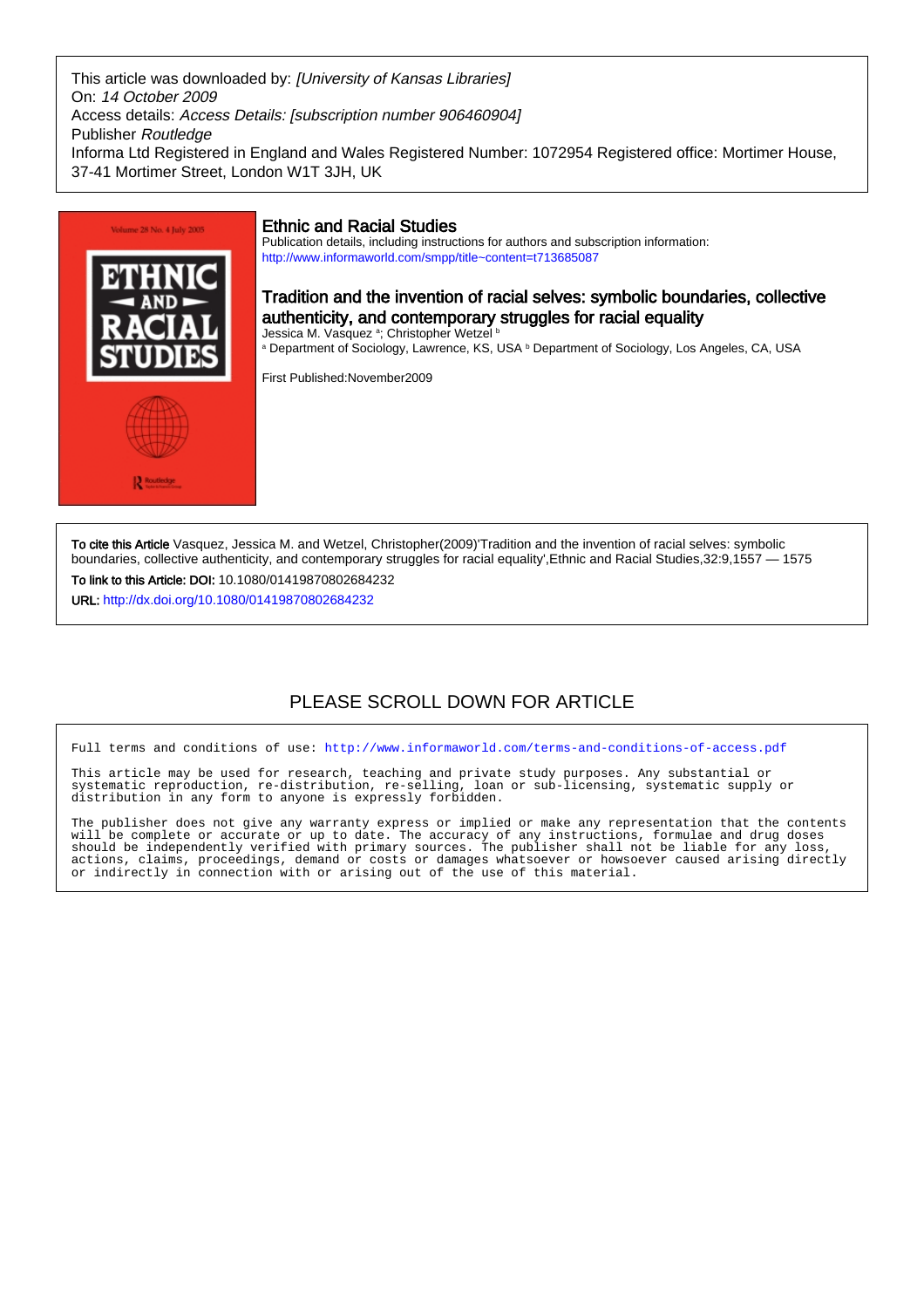# Tradition and the invention of racial selves: symbolic boundaries, collective authenticity, and contemporary struggles for racial equality<sup>1</sup>

Jessica M. Vasquez and Christopher Wetzel

### Abstract

This paper raises two important questions for understanding the influence of authenticity in the construction of racial identities: what motivates racial authenticity work? and how do racial groups do authenticity work? Relying on in-depth interviews we argue that Mexican Americans and Potawatomi Indians challenge contemporary institutional racism through elaborating symbolic boundaries and articulating moral discourses. By emphasizing authentic traditions  $-$  conceived of as values, roots, and cultural toolkits – these historically and currently subordinated racial groups distinguish themselves from the American mainstream. The moral and racial discourse of tradition and authenticity affords these racial minorities opportunities to re-evaluate their groups' statuses and re-invest their communities with esteem.

Keywords: Tradition; authenticity; symbolic boundaries; culture; Native Americans; Mexican Americans.

# Introduction

We argue in this paper that Mexican Americans and Native Americans use claims of racial authenticity as a tactic of resistance against contemporary institutional racism. Mexican Americans and Native Americans establish their social worth  $-$  that is, the group's social position and collective dignity  $-$  by making discursive comparisons with, and drawing distinctions from, the American mainstream. They evaluate themselves using a metric that highlights their traditions, specifically their roots, values, and cultural toolkits. Emphasizing an alternative set of values that they believe are absent from and indeed

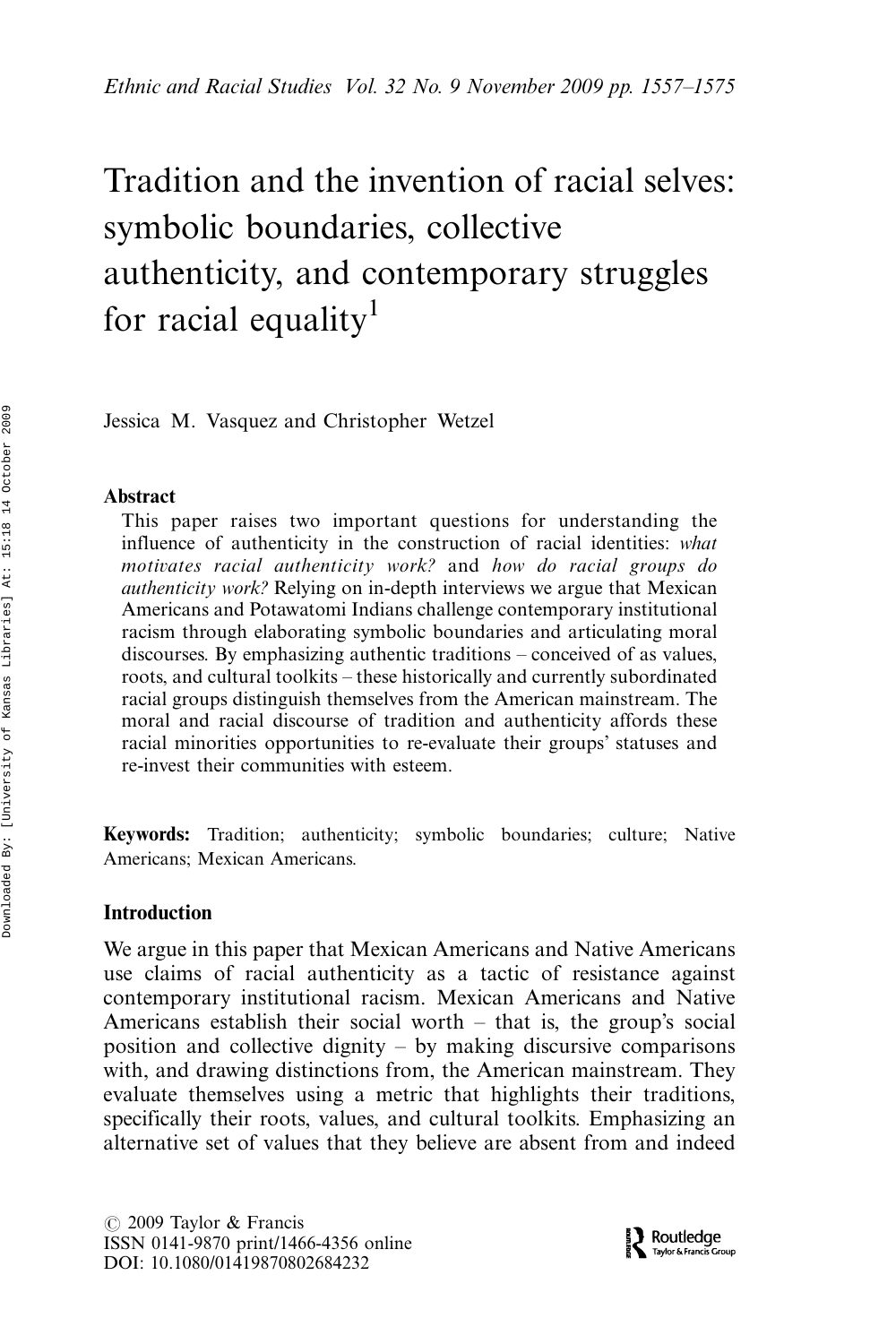superior to white society enables group members to demonstrate their merit and validate their ways of being. Groups' demarcation of symbolic boundaries through a focus on authentic values is a strategic response to the emergence of less overt systems of racial discrimination and the rise of multiculturalism.

Strategies of racial resistance – attitudes, belief systems, and practices that are aimed at undercutting racist ideologies  $-$  are shaped by the historical structure and context of subordination. The Black, Brown, and Red Power movements of the 1960s responded to systems of blatant racial discrimination that justified inequality through assertions of biological differences between whites and minorities. Since then, however, racial discrimination has become increasingly covert, forcing tactics of resistance to change accordingly. In the post-Civil Rights era of heightened multiculturalism racial minorities confront the new challenge of discrimination often being less overt because it is embedded in social institutions. Contemporary laissez*faire* racism legitimates injustices due to minority groups' purported cultural inferiority (Bobo and Smith 1998). Institutional racism further naturalizes and minimizes the perception of discrimination through the discourse of liberalism (Barlow 2003; Bonilla-Silva 2003). Despite the passage of laws making discrimination in education, employment, and housing illegal, institutional racism is a persistent problem. Lacking a clear target to organize against, minority groups now use the rhetoric of racial authenticity in order to positively represent themselves and contest the enduring racism of the United States' dominant populations and institutions. In this recent turn, racial minorities are creatively using race  $-$  the very feature long used to subjugate them  $-$  to their discursive advantage.

Mexican Americans and Native Americans both experience continued racism. We compare these groups because they resist their marginalization by rearticulating the same racialized terms that others use to categorize them, and re-inscribe this language with different values. Since the American understanding of minorities is racial, these two groups use the same language of race but invest it with very different meanings as they draw boundaries to positively distinguish themselves from both negative popular conceptions of them and dominant American culture. These minority groups use racial terms in order to make themselves visible and intelligible to a US populace that has been long obsessed with racial categories.

### Existing theories: symbolic boundaries as a strategy of resistance

Groups construct symbolic boundaries to categorize, separate, and generate feelings of group solidarity (Weber 1978; Lamont 2000; Lamont and Molnar 2002). While the configuration of elements that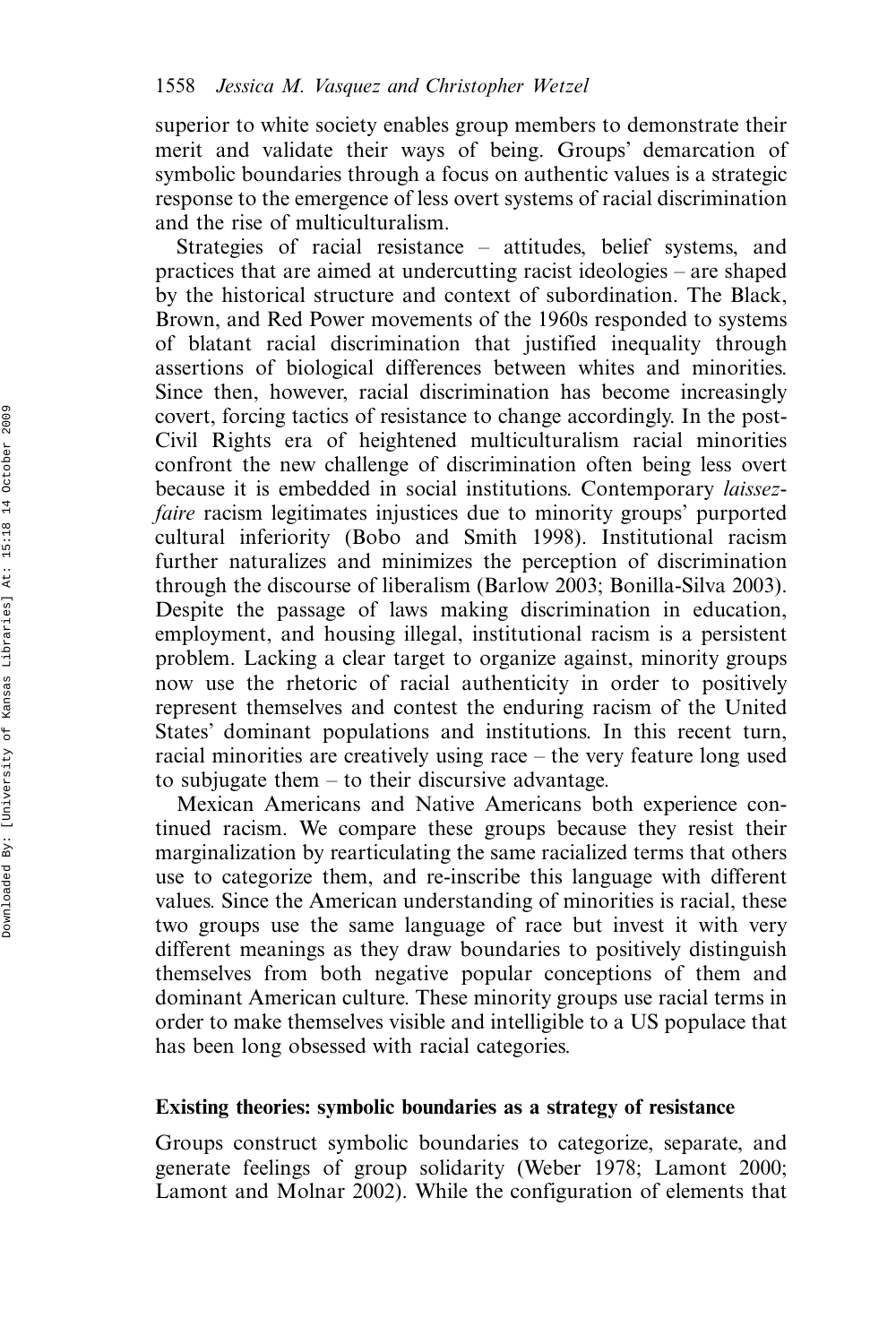constitute boundaries varies across time and place (Favell 2001; Bail 2008), our analysis focuses on understanding how two minority groups envision their locations *vis-à-vis* whites in the racial hierarchy – a hierarchical social order – rather than on the well documented boundaries of the black-white dichotomy. We do this by analysing how particular subordinated groups construct symbolic boundaries at the present and how these symbolic boundaries serve as a viable rhetorical strategy to contest subjugation. Much like Yen Le Espiritu's (2001, p. 416) research on the gendered boundary strategies of Filipinos, our goal here is to understand 'how the ''margins'' imagine and construct the ''mainstream'' in order to assert superiority over it'.

As groups located at the bottom of a persistent racial hierarchy, Mexican Americans and Native Americans face a difficult challenge since the system of racial subjugation has shifted from blatant Jim Crow-ism formalized in law to de facto marginalization. Yet recognizing that new cultural ideas are developed and compete for dominance during these periods of profound social change (Swidler 1986),<sup>2</sup> Mexican Americans and Native Americans confront the new adversity of diffuse institutional racism and assert their social worth by elaborating and deploying their own symbolic boundaries. They do this by describing the authenticity of their beliefs and noting that their values are absent from the market-oriented and impersonal mainstream white society (Massey and Sanchez 2007). The authenticity invoked through these boundaries is not inherent to a person, object, or performance but is a dynamic, socially constructed quality. These claims to authenticity are evaluated based on political and social categories (Fine 2003; Grazian 2003). While Richard A. Peterson (2005, p. 1086) insists that racial and ethnic identity work is the 'easiest sort of authenticity work' since it is generally based on ascribed group membership, we argue that the constant shifting, crossing, and contesting of collective boundaries, as well as broader systems of racial discrimination, render racial and ethnic authenticity work incredibly complicated. Because authenticity is contingent and contestable, we see it as something for which groups continually struggle, particularly in a context where institutionalized racism is rampant. In this case, we understand authenticity as performative in the Goffmanesque sense.<sup>3</sup> This innovative boundary rearticulation allows members of marginalized racial groups to simultaneously challenge externally imposed racial hierarchies and strive for the dignity, value, and resources they do not otherwise obtain.

Asserting authenticity through symbolic boundaries requires concerted and consistent effort on the part of racial minority groups. Our Mexican American and Native American respondents emphasize their uniqueness and social worth by deploying the rhetoric and practices of tradition. Like authenticity, traditions are invented social practices.<sup>4</sup>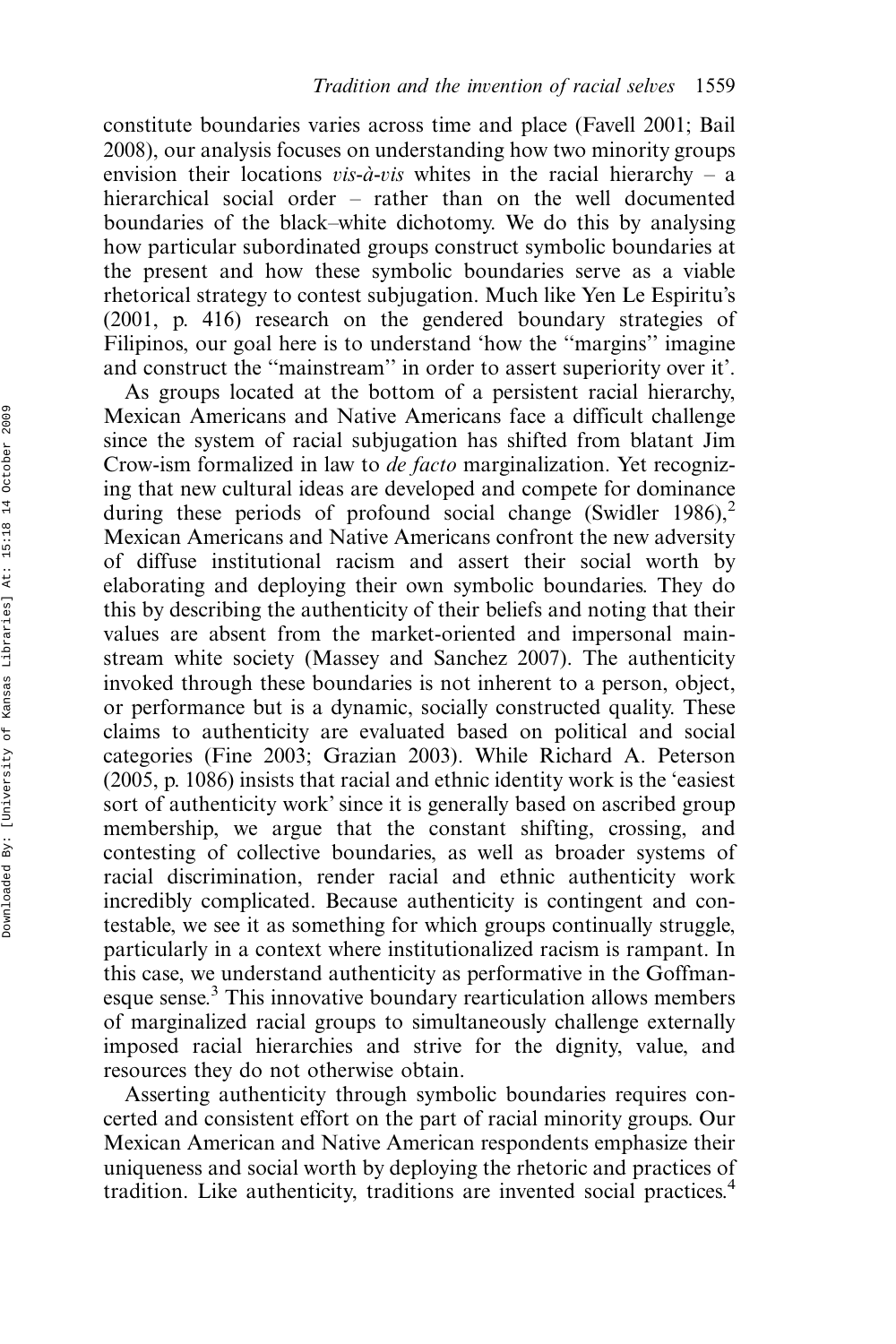What matters most here is how traditions make groups cohere and impart knowledge about essential 'beliefs, values, and behaviors' (Hobsbawm 1983, p. 9). In our cases, people underscore what makes their racial group distinct from whites and socially valuable by describing three categories of practices under the broad framework of tradition: roots, values, and cultural toolkits. 'Roots' includes an emphasis on a homeland, history, and biological heritage. 'Values' focuses on elements such as the importance of family and social decorum. 'Cultural toolkits' encompasses cultural traits and abilities such as language competence, religion, food, and other ritualized practices. Collectively, roots, values, and cultural toolkits constitute racial traditions. Tradition, in turn, directly creates and legitimizes authenticity.<sup>5</sup> Our respondents describe a direct relationship between tradition and authenticity. That is, the greater one's knowledge and practice of traditions, the more legitimate is one's claim to authenticity.<sup>6</sup>

# Methodology

This paper developed from the intersection of two separate large-scale projects we conducted. One project uses in-depth interviews and ethnography to investigate the Potawatomi Indians' diasporization from the Great Lakes area and subsequent national renaissance. The other research also uses in-depth interviews to explore racial identity formation among multi-generation Mexican American families. Despite these projects' distinct origins, methodological dissimilarities, and different substantive foci, the emergent themes of the two studies were strikingly similar and piqued our curiosity about the common predicaments and strategies shared by our respondents. Again, these two minority groups are similar in terms of their contemporary social marginality as well as the discursive and practical responses to this subordination. We are confident that our inductive analysis of the two data sets reveals comparable categories and patterns, justifying this comparison.

Data on the Potawatomi Indians are drawn from fieldwork with seven Potawatomi bands in the United States. In-depth, semistructured interviews were conducted with 113 members of the Citizen Potawatomi Nation (n=18), the Forest County Potawatomi Community (n = 14), the Hannahville Indian Community (n=19), the Matche-be-nash-she-wish [Gun Lake] Band of Pottawatomi Indians (n-17), the Nottawaseppi Huron Band of Potawatomi Indians (n-11), the Prairie Band Potawatomi Nation (n=15), and the Pokagon Band of Potawatomi Indians (n=19). Fifty-nine interviewees were male and fifty-four were female. Initial interviewees were selected based on their structural positions (focusing on elected officials, directors of key programmes, and community members), followed by snowball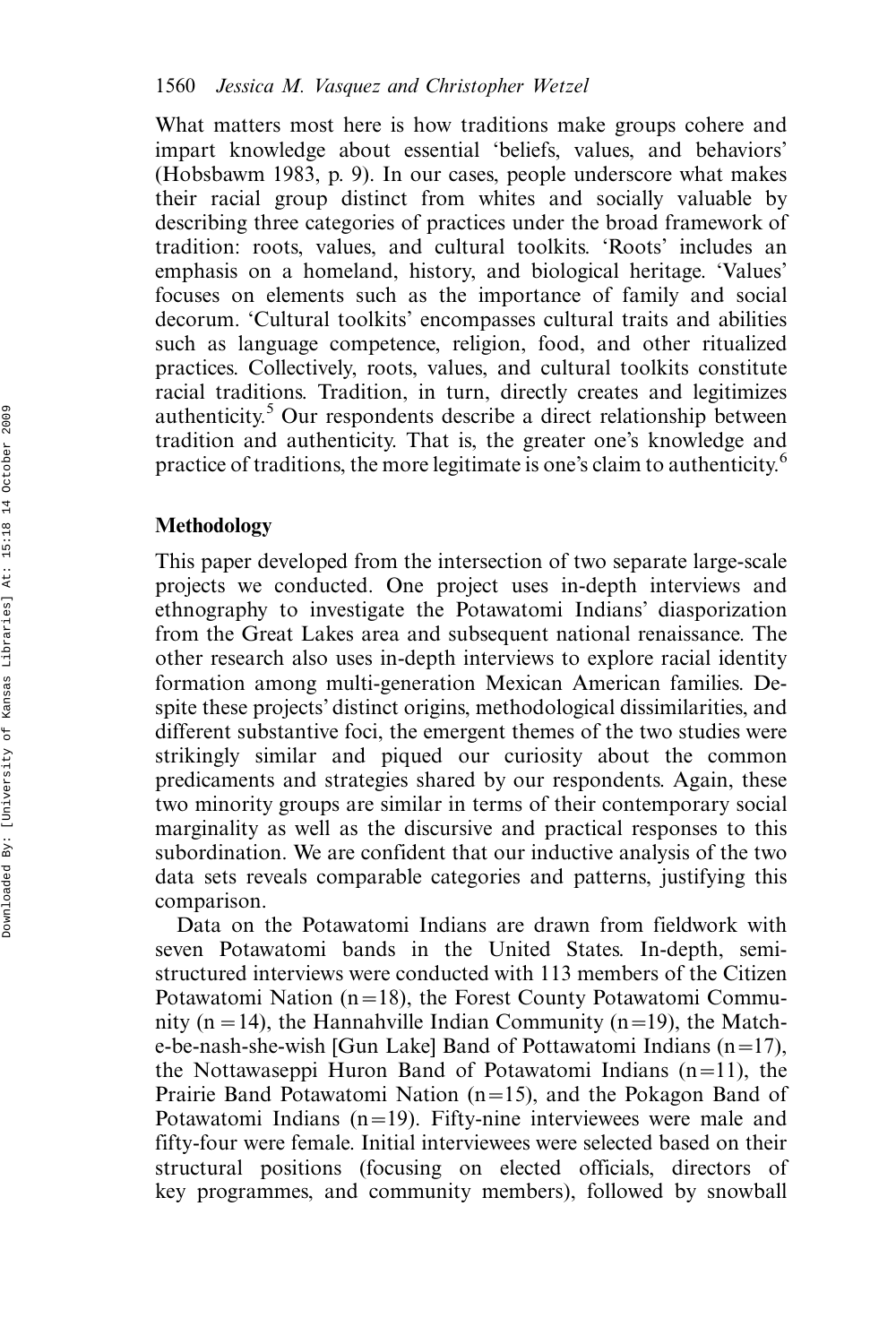sampling. Participant observation of daily life on the Potawatomi reservations in Kansas, Michigan, Oklahoma, and Wisconsin was also completed.<sup>7</sup>

Data on Mexican Americans were gathered in California through in-depth interviews with sixty-seven people in twenty-nine threegeneration families. All respondents were either first-generation (Mexican nationals who immigrated to the United States;  $n=8$ ), second-generation (the US-born children of the Mexican immigrants; n-29), or third-generation (the US-born grandchildren of the Mexican immigrants; n-30). Thirty-four interviewees were male and thirty-three were female and the vast majority of subjects were middleclass. Northern and southern California fieldsites were used (San Francisco Bay area and Los Angeles and Santa Barbara Counties). Theoretical sampling was employed (Hispanic Chambers of Commerce, Catholic churches, and high schools), followed by snowball sampling.

While Mexican Americans and Native Americans have different histories in what is now US territory, we find this pairing to be theoretically fruitful because both populations were present prior to the formal establishment of the United States in 1776. Much of the US southwest was part of Mexico, even after the signing of the Declaration of Independence, and remained so until the end of the Mexican-American War in 1848. Similarly, Native peoples were alone in populating North America prior to the arrival and settlement of Europeans between the sixteenth and eighteenth centuries. Both groups existed before the formation of the United States and only had a racial 'minority' status imposed upon them with the arrival of European settlers and the creation of the US (Almaguer 1994). Thus, unlike other US minority groups, such as descendants of African, Asian, Caribbean, Central and South American, and European immigrant groups, people of Mexican and Native American descent have unique historical claims to reside on land now in the US. Through comparing the experiences of two populations that were present prior to the formation of the US nation-state, we explore how these groups 'do' authenticity work and how this serves as a means to re-evaluate and elevate their collective social worth in an externally imposed racial hierarchy.<sup>8</sup>

## Racial traditions and the articulation of symbolic boundaries

Scholars have long focused on the black–white binary to understand racial regimes and resistances in the United States (Fanon 1967; Fredrickson 1981; Gilroy 1987; Wilson 1987; Blauner 1989; Collins 1991; Feagin 1991; Carmichael and Hamilton 1992; Conley 1999; Gilroy 1993; Massey and Denton 1993; Ignatiev 1995; Oliver and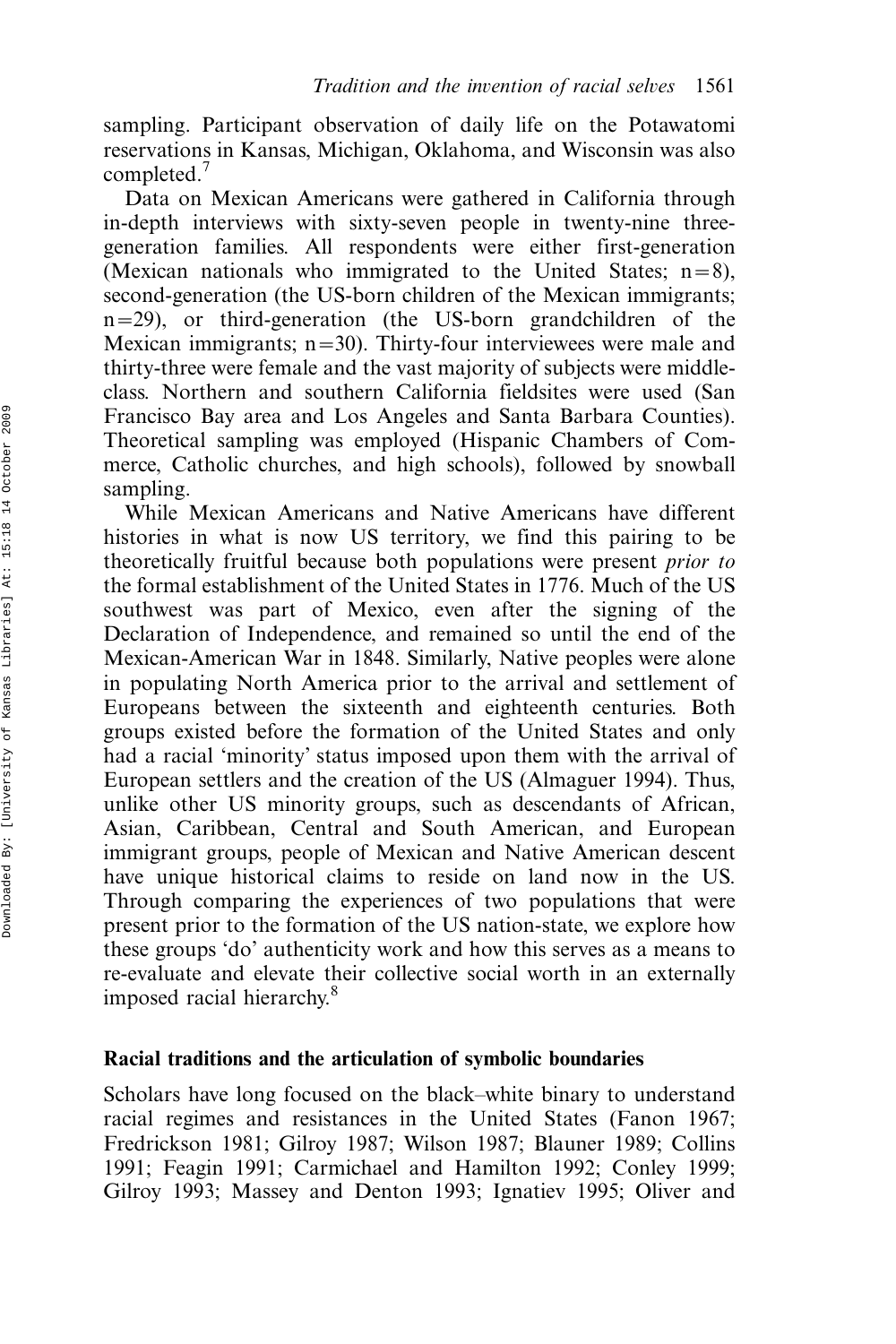Shapiro 1995; Thernstrom and Thernstrom 1997; Blauner 2001). This preoccupation with the black-white binary 'marginalizes the experiences of Latinas/os, Native Americans, and Asian Americans [and] perpetuates the normalization of whiteness, as whites become the group with which all others tend to be compared' (Ochoa 2004, p. 73). Recent scholarship has focused on other populations, widening the black-white dichotomy into the multi-tiered image of a 'racial hierarchy<sup>9</sup> (Montejano 1987; Foley 1990; Sanchez 1993; Skerry 1993; Almaguer 1994; Hondagneu-Sotelo 1994; Gutiérrez 1995; Nagel 1996; Foley 1997; Acevedo 2001; Bonacich and Appelbaum 2000; Davis 2000; Garroutte 2003; Haney-Lopez 2003). Our paper contributes to this growing literature by analysing how Mexican Americans and Native Americans develop alternative rhetorics and systems of practice to contest racial inequality. Discussions of topics such as culture, the importance of family, religion, social organization, and linguistic fluency provide the rhetorical terrain upon which symbolic boundaries are articulated. Through these assessments Mexican American and Native American group members assert their unique social worth and reflect how they are different from whites.

Mexican Americans and Native Americans confront the contemporary reality of diffuse institutional racism by making binary references to construct symbolic boundaries around their communities. Framing these discourses in terms of 'us' and 'them' is deliberately comparative and highly normative. For example, Milo Contreras describes the cultural richness associated with being a 'racial mixture' that is absent from the lives of white Americans:

And to me, I've always felt a sense of blandness and lack of culture and color and feeling and passion in 'Americans.' ... So compared to Americans who  $-$  when the Aztecs were building pyramids and  $accurate$  calendars – were still in caves throwing rocks at each other ... I have a sense of superiority almost. It's more depth in the sense that the culture has passion, expression, heat, warmth. ... You have all the religious holidays in Mexico and you have celebrations, weddings, baptisms, *quinceñeras* that go two or three days. ... What do we see in America that's like that?

Similarly, Jeff, a member of the Prairie Band, contrasts 'life in here', that is, residing in the geographic and cultural place of his reservation in northeast Kansas, and 'life out there', the white world in Topeka and beyond. He says: 'Outside life is fast paced, impersonal. Life on the reservation is dictated more by tradition, culture, and history. People aren't as rushed and know a lot about one another as people.'

In these examples, Milo and Jeff do more than simply note the differences between 'us' and 'them'. They describe how their respective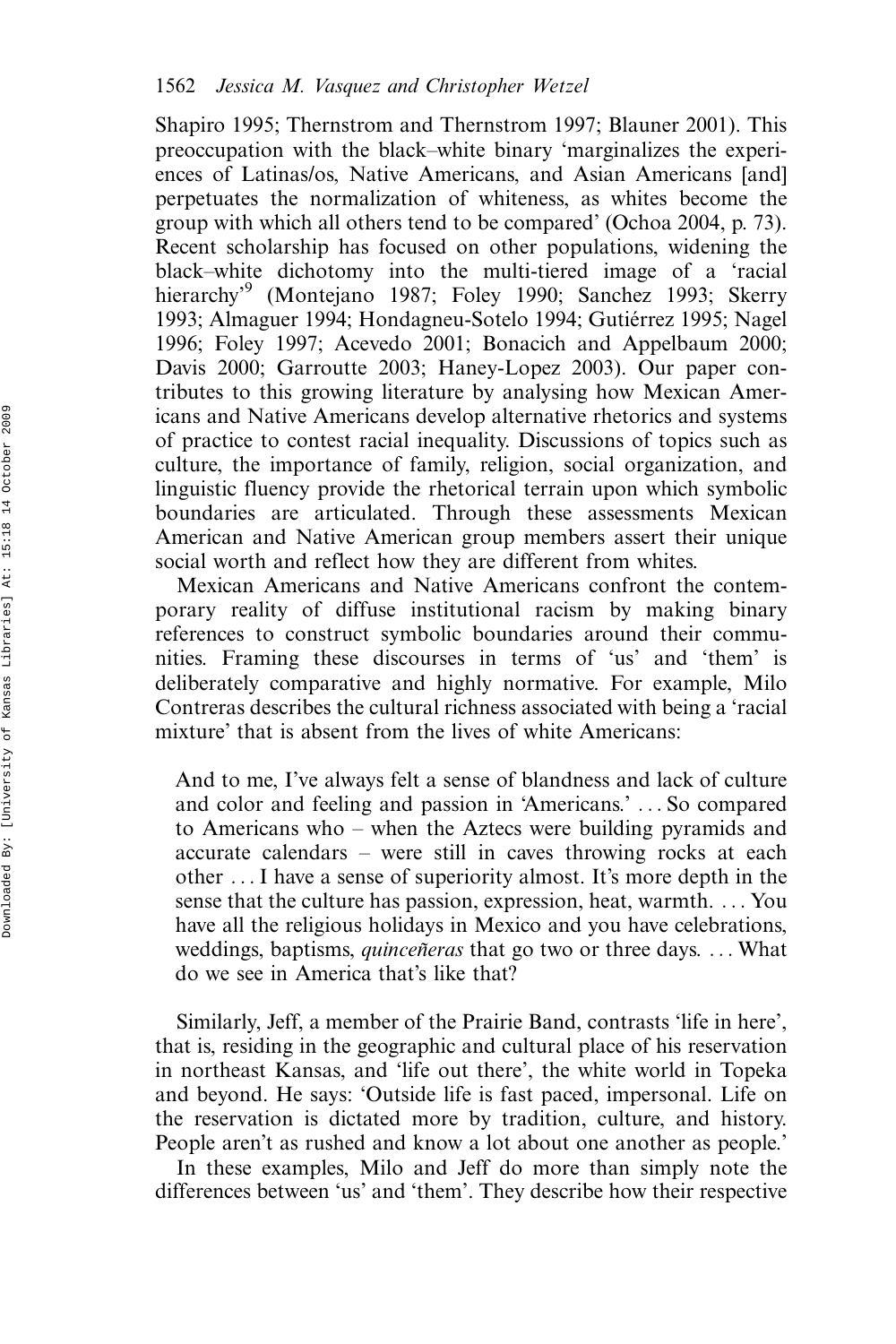communities value collective life and appreciate history in ways that hegemonic society simply does not. While these are perceptions rather than facts, these commonly held beliefs about racial communities' distinctiveness serve as the conceptual foundations for Mexican American and Potawatomi symbolic boundary making. The differences between the traditions of these racial communities and the larger white society are marked, illustrated, and amplified through discussions of roots, values, and cultural toolkits.

Respondents frequently use the refrain of 'remember your roots' to connect their current lives, homelands (however geographically or generationally distant), and family lineages. Third-generation Mexican American Marisol Fuentes, born and raised in San Diego and attending the University of California at Berkeley, explains the linkage between family history and identity development:

[It's important to] remember your family, your history and where you came from. When I think of the word 'remember,' I think you're piecing two things together like, remembering as in memory, like you're bringing back consciously certain things. ... Your past has to do with who you are. It's ... one of those double meanings like, remember, re-membering, like the word 'member' as like being a part of your body, your arm is your member. It's like re-piecing yourself, like re-putting ... putting yourself together by remembering things in your past and remembering your family and remembering your history.

Marisol's desire to remember is premised upon the belief that her history is alive in the present and that navigating contemporary life requires an understanding of the past. A critical dimension of this 'remembering roots' is acknowledging the groups' very real histories of subjugation and how this influences the present. 'Remembering roots' can refer to numerous definitions of 'roots', from historical homelands and ancient ancestors to living family elders. Renata Contreras, Milo's daughter, talks about the significance of historical memory and knowing her own genealogy:

Respect your elders. ... A really important part of not forgetting your roots was keeping your Spanish. So we'd always try to communicate in Spanish, even if sometimes I'd respond in English, even if I understand and can say it back. Valuing where your ancestors came from and just being really proud to be where you're from.

Respect, Spanish language, and valuing ancestors all figure in Renata's explanation of why 'roots' are a source of pride for her.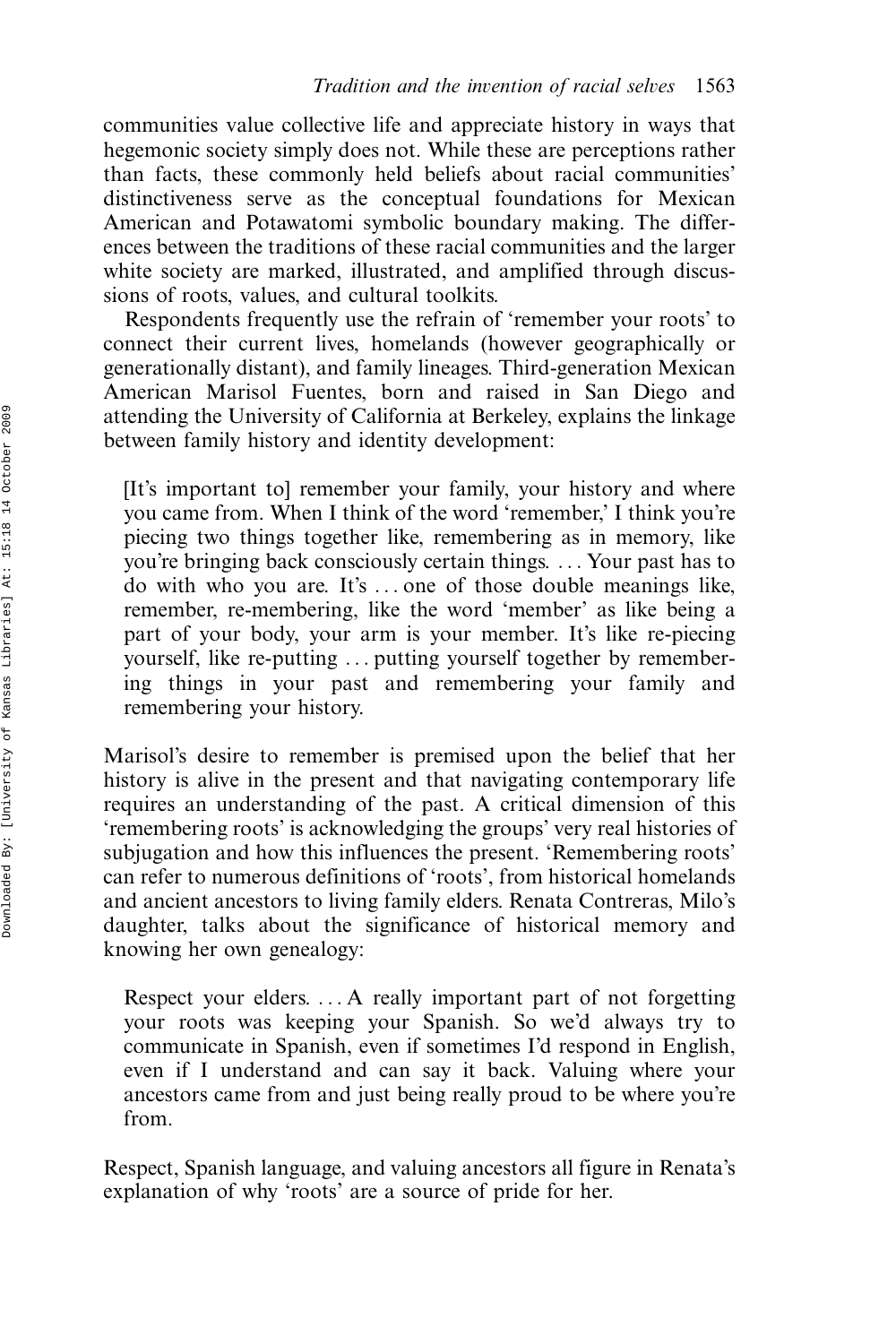#### 1564 Jessica M. Vasquez and Christopher Wetzel

Many Potawatomi Indians describe a similar need to understand who they are and where they came from  $-$  what Paige (Hannahville) evocatively describes in terms of Indians being 'home people'. Often this takes the form of describing an abiding connection with one's own reservation. For example, Julie (Prairie) worked at a college in California until 1997. Before starting her next job in the Midwest, she travelled to visit her relatives and spend some time on the Prairie Band reservation in Kansas. She describes the experience of returning:

As soon as I got here, I knew I was home. My aunt met me and hugged me and I felt her spirit and knew it was right. She drove me around and showed me where my family's land was. When it was just about time for me to leave, she invited me to come to some ceremonies – she just wanted me to stay for longer. But I had already changed my driver's license and got a P.O. box! [She laughs]

For a number of years after returning to the reservation Julie did not want to leave. She wanted to stay on the land where her ancestors had lived, to maintain that real connection to her history. While many Potawatomi describe their rootedness as connected with particular reservations, others indicate that there is a broader, national sense of place and connection to a historic homeland. Ernest, a member of the Pokagon Band in southwest Michigan, explains:

I've talked to numerous people from Kansas and Oklahoma who have said how important it is to come back here [to Michigan]. And it's not so much that they want to come back here to live, but it's important that they come back here to see the homeland. They view it as the homeland.

Despite the fact that the Potawatomi Nation had been removed from the southern Great Lakes area in the nineteenth century and diasporized, many still envision their roots in their ancestors' original lands prior to forced removal.

In describing their histories and connection with homelands, Mexican Americans and Native Americans outline how common roots bind communities together. At times, roots discourses refer to specific family histories and particular places, while at other times they connect with the larger community. Roots narratives signal collective values and also stake out a critical dimension of larger symbolic boundaries.

Much like talking about one's roots, emphasizing distinct values is another way Mexican Americans and Potawatomi differentiate themselves from the American mainstream. Here values typically focus on elements like the importance of family. Rex Schultz describes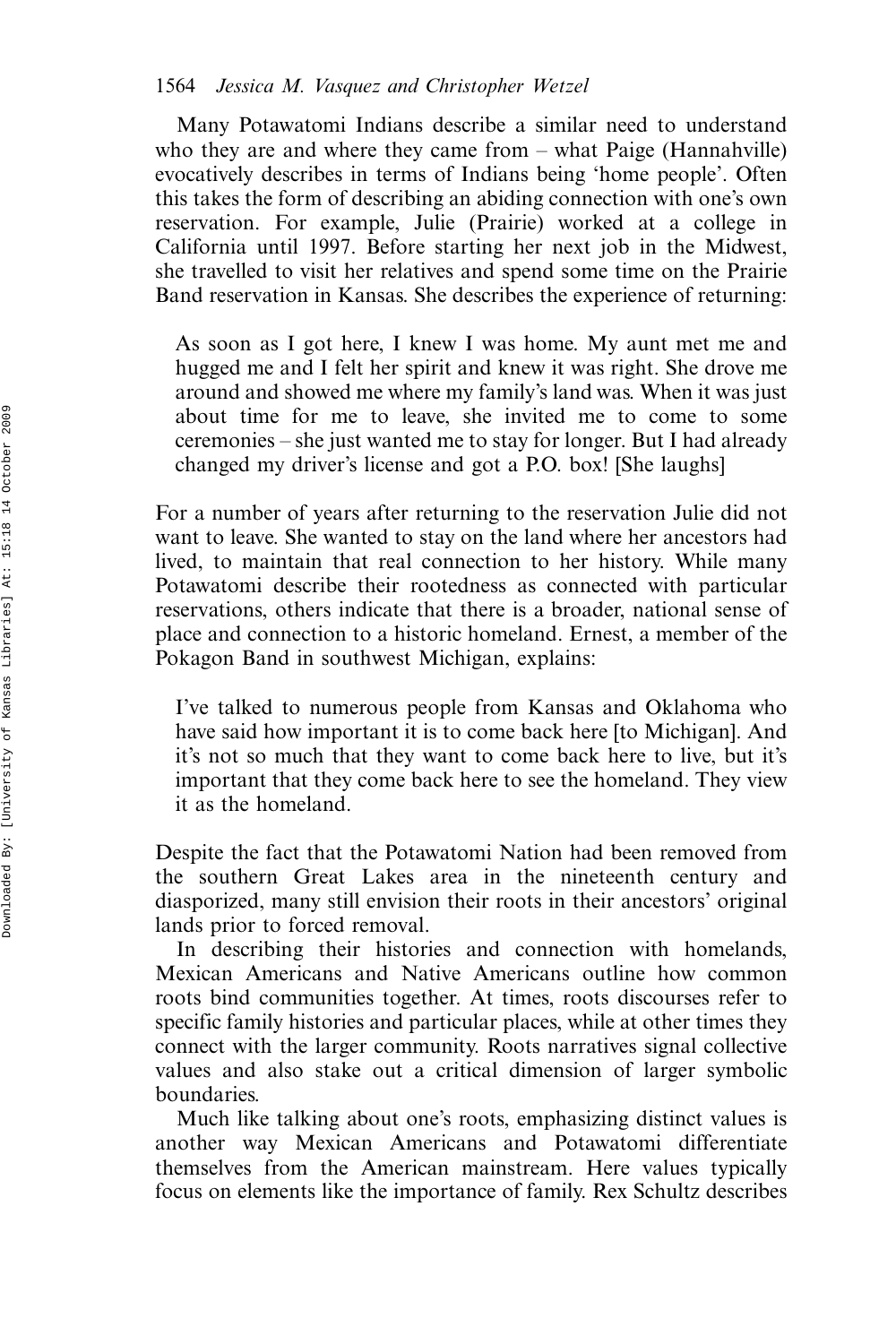Mexicans' celebration of family togetherness by contrasting it with Americans' harried lifestyles which systematically devalue the family:

[It is important] just to know what your heritage is, your background ... to get a better understanding that not everything is so Americanized and fast-paced. For example ... Hispanics get together and have dinner together. I think that's important, a family dinnertime. Not somebody picking up hamburgers and saying, 'see ya later.' There needs to be family time, definitely.

In directly comparing Hispanic culture with American culture, Rex clearly prefers the values of the former. For second-generation Mexican American Elena Vargas, family and togetherness are similarly prized values in her life:

We keep those values: we're all going to sit at the table and we're all going to go on Sunday to church, to keep those reunions together. I see so many other families, they don't even talk to their mom, they don't even talk to their kids, or the kids won't talk to their parents, or they don't get together for birthdays. What could be more important than to get together with your family?

Family bonds and obligations do not stop with biological relations but also include 'fictive kin' (Stack 1974). Second-generation Mexican American Benjamin Benavidas describes how familial care extends to other members of the community. In particular, he notes how the Catholic Church 'consecrates' the family and how family activity often involves the church:

What is most important and most significant is the whole concept of family. ... So the one thing is the importance of family and how you support each other and how you take care of each [other]. Right now in our house we have a couple of extra kids ... if there is a family problem the kids come over here and they hang out. ... So the community was the family. ... Another thing is Catholicism. Although we've questioned it and strayed, the Catholic Church still remains a powerful force whether we realize it or not.

For many Mexican American families, church attendance was a family event and Catholicism was seen as integral to Mexican identity. The Catholic Church, upholding the values of family and fellowship, also helped people see themselves as connected to, and responsible for, other members of the racial community.

Potawatomi people also describe memories of their times with families. Karl (Gun Lake), for example, recalled how his father's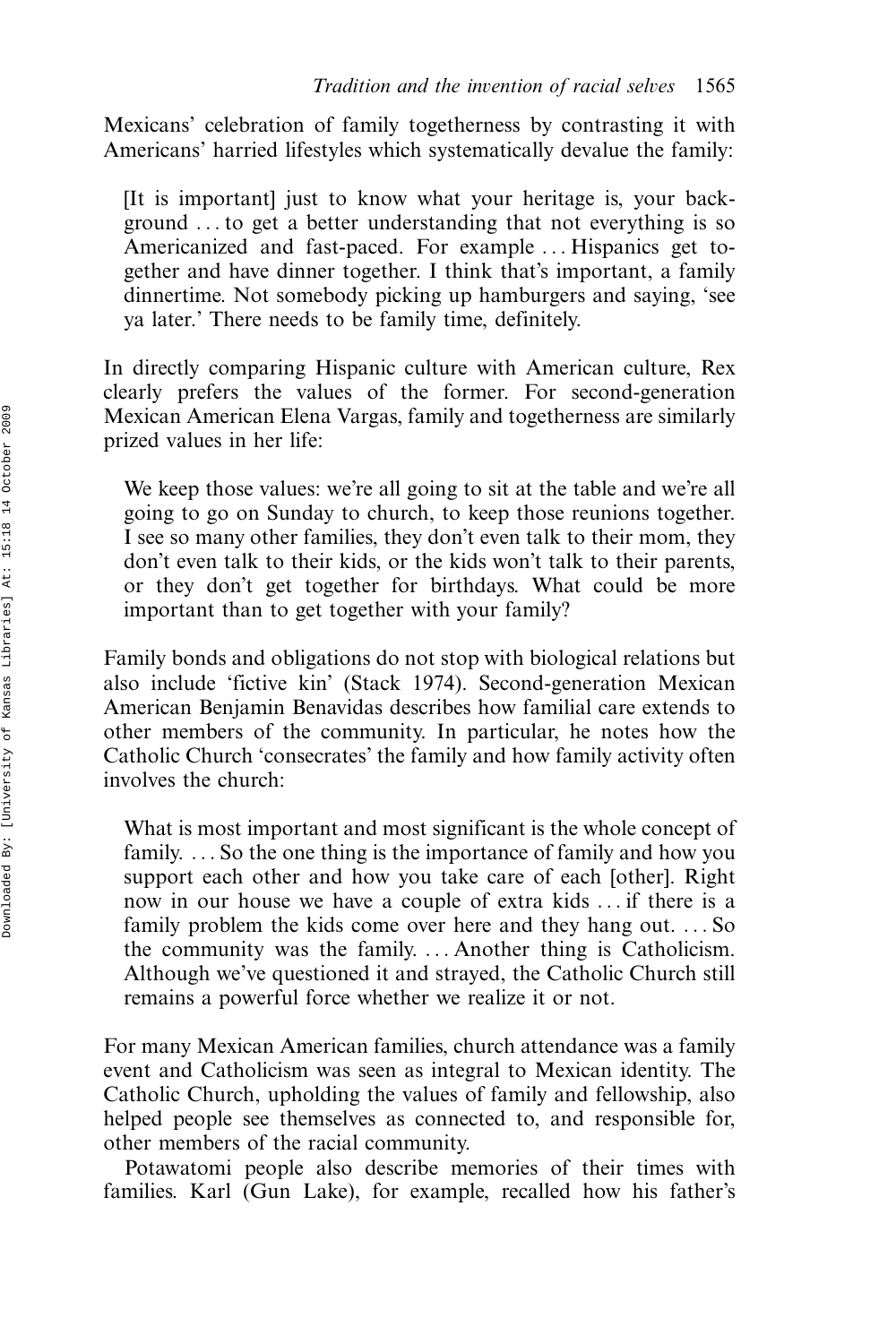stories about family and history entertained him and his siblings as children.

We heard a lot of stories ... Boy, Pa could entertain us 'cause we had like a large family and of course we didn't, back then, have any electricity or running water or, just an old pot bellied stove. And that was our entertainment. Every night, every kid would gather around his rocker and say, 'Pa tell us a story, Pa tell us a story.' He didn't always tell us a story but when he lit his pipe up we knew we were going to get a story. He'd light his pipe up and then we'd get a story mostly about Indian legend and lore.

For Karl and others, family was the critical venue to transmit values and cultural knowledge. People learned about being Indian and how to live life properly through regular interactions with their parents, grandparents, aunts and uncles, and other relatives in the community. Indeed, the power of these intergenerational family networks was the reason why the federal government sought to break up Indian families. Through federal Department of Housing and Urban Development grants in the 1970s and beyond, extended families were precluded from living together in single family homes. Describing the recent impact of 'HUD homes' on his reservation, Samuel (Forest County) notes that the federal government has

a specific vision of the family that doesn't fit with our patterns single family homes. If I have someone stay more than two days in my home, I have to call HUD or they can evict me. You don't see people living with their extended families in a few rooms. There is less sharing of traditions.

As a corollary to prioritizing family, a number of Potawatomi described respect for elders as another critical value. This respect included taking care of and providing for their physical and material needs, as well as listening to their accumulated wisdom and experiences. Karl (Gun Lake) explains:

One of the things that we're doing is we're taking care of our elders, as much as we can. ... And that's just our, one little way that we want to try to help our elders ... I'm sure that philosophy's the same everywhere [among Native American tribes] that our elders are the most important resource that we have and we certainly respect and care for them as best we can.

Similarly, in explaining the importance of restoring the 'old ways', Paige (Hannahville) states that this means re-centring traditions in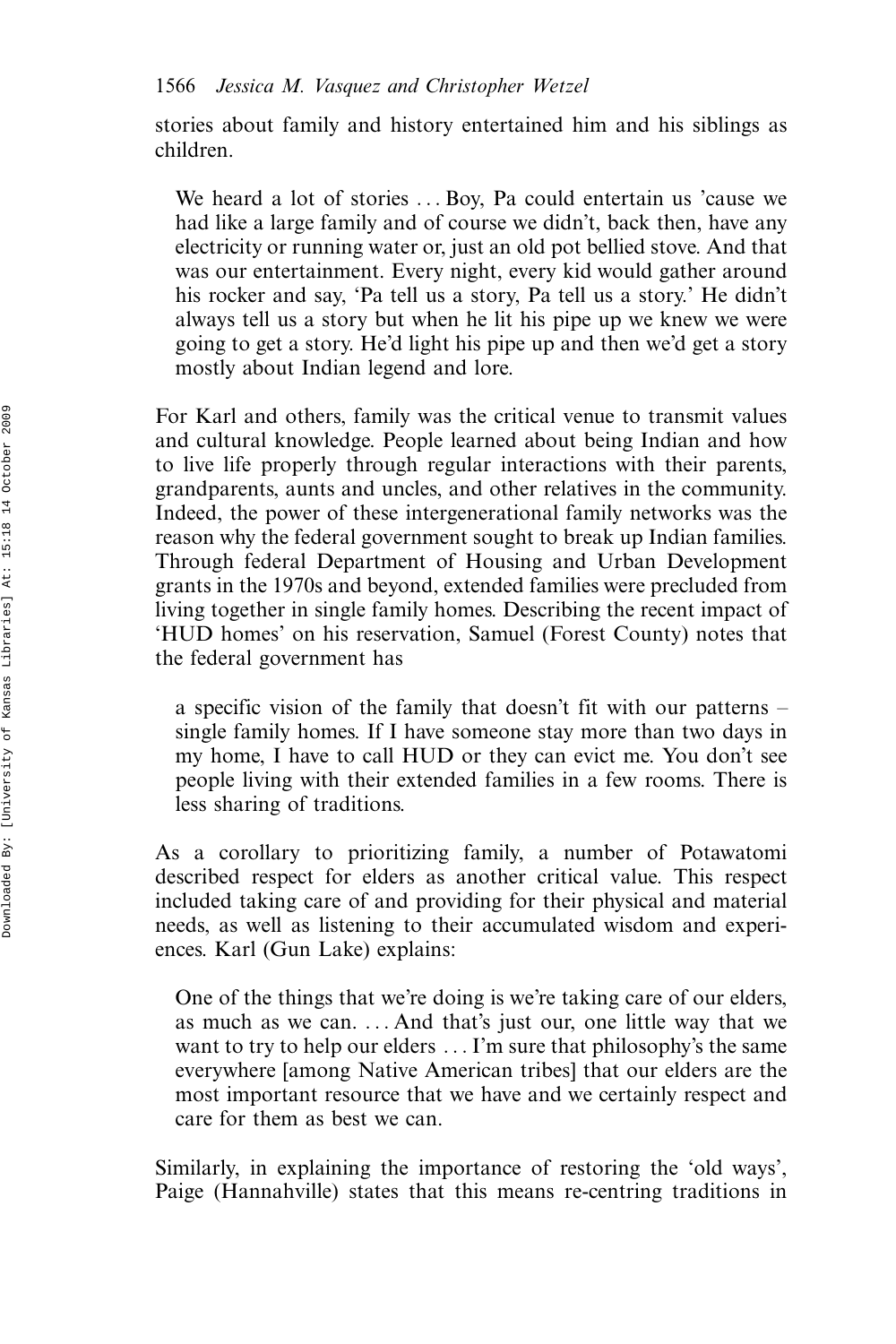daily life, including offering tobacco each morning, re-learning the language, and extending more respect to community elders. 'They should be represented on every committee. Plus, the council and people in the community should seek the advice of elders on what to do and how it should be done.'

Much like with homelands, there is also a broader sense of family that transcends specific Potawatomi bands and reservations, particularly at the annual Gathering of the Nation.<sup>10</sup> Ryan (Pokagon) explained:

You just get this huge feeling of being proud when you go over to those Gatherings. And you start noticing the similarities between all of us. ... And when those gatherings come together and everybody comes together, you realize that strength that's there, man. It's real.

He and his friend Tom (Pokagon) elaborated:

Ryan: They just welcome you in man. People would let you into their own homes. They give anything to you during those times of the gathering. And if you ever see them again, it's like ...

Tom: [Interjecting] Family.

Ryan: [Nodding in agreement] It's like family. It's like making your family bigger and happier and stronger just by going and traveling and spending four or five days with people.

The pervasive feeling of family within and between the Potawatomi bands is a critical aspect of how they see themselves as people.

Mexican Americans and Potawatomi Indians are also constantly engaged in cultural action and envision their groups' cultural styles as distinct from those of mainstream US. Culture matters in the process of racial identity formation because it affords people a toolkit for organizing their lives. 'Culture influences action not by providing the ultimate values toward which action is oriented, but by shaping a repertoire or ''tool kit'' of habits, skills, and styles from which people construct ''strategies of action''' (Swidler 1986, p. 273). Culture does not automatically provide values and behaviours, but supplies a 'toolkit' from which actors can devise 'strategies of action'. Thus, the differences in cultural styles to which our Mexican American and Potawatomi respondents continually refer are critically important because the 'tools' of beliefs, rituals, languages, stories, and daily practices populate one's 'toolkit'.

Linguistic fluency is one such significant dimension in organizing the worldview for Mexican American and Potawatomi people. Language provides tools for communication and knowledge as well as teaching specific ways of being. Competence in a hegemonic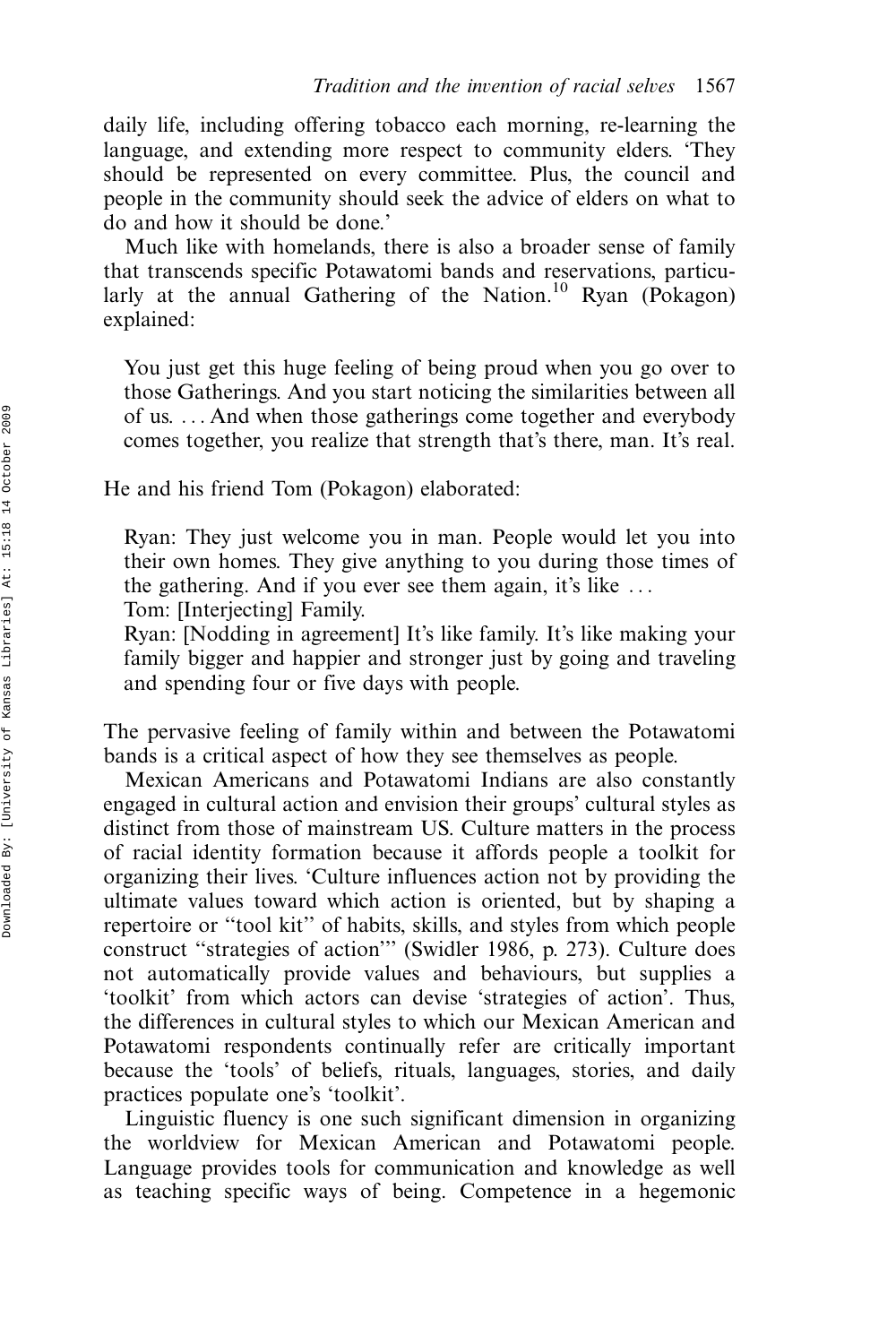language is a mark of social distinction (Bourdieu 1991). Therefore, linguistic fluency is a key element in one's racial 'cultural toolkit'. On this dimension, Potawatomi and Mexican Americans confront vastly different circumstances. A regular influx of Mexican immigrants and proximity to a stronghold of Spanish speakers allow for Spanish language skills to be regularly renewed. By contrast, according to a 1996 national language survey, there were fewer than fifty-five remaining fluent, first language speakers of Potawatomi. As such, Potawatomi communities are constantly working to both learn and document the language. Despite these very real and significant differences, the two groups place a similar rhetorical emphasis on language in describing the cultural dimension of the symbolic group boundaries.

Sergio Diaz, who is conversant in Spanish, notes how the language is a way to connect to one's roots:

I know my Spanish is lousy, but you feel comfortable knowing that if you're speaking to someone else that speaks Spanish there is a different type of communication. It's not just like on an English level. There's a different way of communication, where you feel  $- I$ guess you could say  $-$  your roots.

Gustavo Vasconcelos sounds like many other parents for whom Spanish language skills are critical to cultural knowledge and ethnic pride: 'We want our kids to take pride in who they are, to speak Spanish. We want to make sure we expose our kids to mariachis, different kinds of foods, their grandparents....'

Culture is central to defining who the Potawatomi are as people and how they are different from other Americans. Perhaps the most important element in Potawatomi culture is the language. 'The language is the core of who we are. Without that we'd just be like the rest of society', explains Paige (Hannahville). Kevin (Hannahville) similarly illustrates this point as he describes his copy of a Potawatomi census roll from the early twentieth century. He states:

When you look at these rolls, you can't just read from here to here [he gestures from the English name, age, and relationship columns]. It all begins over here with the Indian name. This is where the real information is. You have to understand the language at least a bit to know what these names mean. For example, look at this first one – Charles Keshick. What does that mean, 'Keshick'? It means 'blue sky'. What else? When the word ends with either a k or a q, it means 'everyone' or 'all the people'. To understand the stories, you have to understand the names.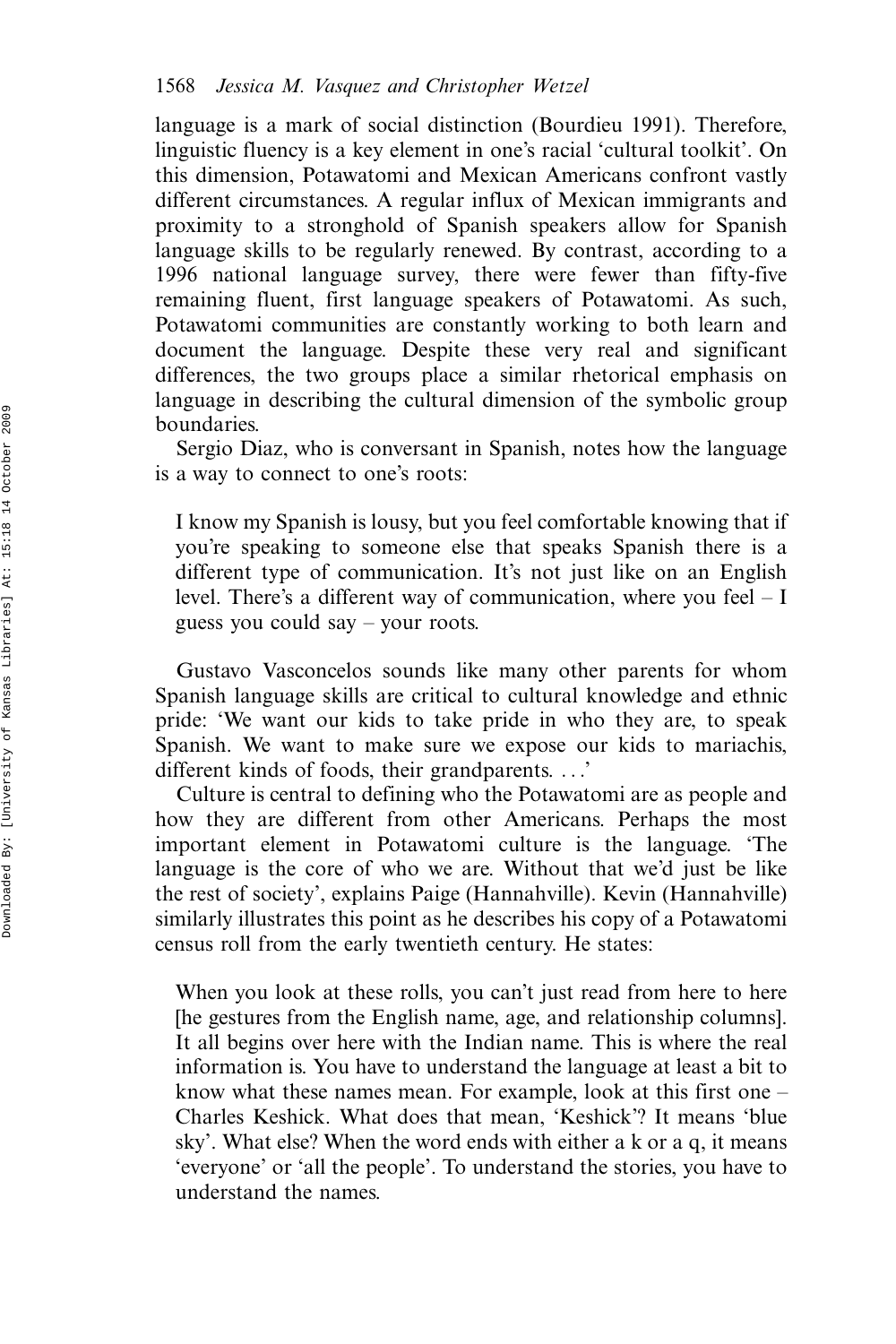However, because many people grow up outside of the reservation communities and also because of the massive cultural disruption caused by boarding schools, $^{11}$  a large number of people know little about Potawatomi history. Cultural celebrations such as powwows, ceremonies, and the annual Gathering are ideal opportunities to teach people about Potawatomi history. Andrew (Forest County) notes the importance of history at the Gathering. 'It lets us teach our children and pass on teachings that are two or three thousand years old. Plus, some of the bands are still learning about what it means to be Potawatomi. The Gathering is a good time to share these things.'

Mexican Americans and Potawatomi use the rhetoric of roots, values, and cultural toolkit to describe their way of group life and to draw positive distinctions from the dominant culture. Speaking the language of 'us' versus 'them' allows group members to delineate dichotomous boundaries around issues such as roots (homeland, lineage, community), values (importance of extended family, fictive kin, and more leisurely lifestyle), and cultural toolkit (language, food, traditions, beliefs). Using specific themes to mark symbolic boundaries, both Mexican Americans and Potawatomi re-invest their racial groups with a pride and dignity that they are not normally accorded. By resisting the 'taken-for-grantedness' of the racial hierarchy and the attendant dominant white culture, these racial minority groups use a different, values- and tradition-based yardstick with which to measure their social worth.

### **Discussion**

Mexican Americans and Potawatomi Indians invoke roots, values, and cultural toolkit to describe their traditions and to account for their racial groups' social worth.<sup>12</sup> With the rise of institutional racism making prejudice and discrimination more complicated to identify and resist than in the era of legally sanctioned oppression, both Mexican Americans and Potawatomi Indians must alter their tactics of resistance. Thus, they strategically emphasize subjective values in defining what is traditional, sufficient to validate authenticity claims, and superior to mainstream culture. This can be understood as prioritizing how you are rather than who you are as a member of the racial collective in contemporary articulations of authenticity.

Emphasizing roots, values, and cultural toolkit through the rhetoric of tradition serves as both a valorization and a critique. Privileging particular traditions celebrates the practices of racial group members while simultaneously critiquing what is perceived as lacking in mainstream culture. With the mainstream's preoccupation with money, work, and the market, racial groups are flipping the cultural script to define themselves as fundamentally different from non-group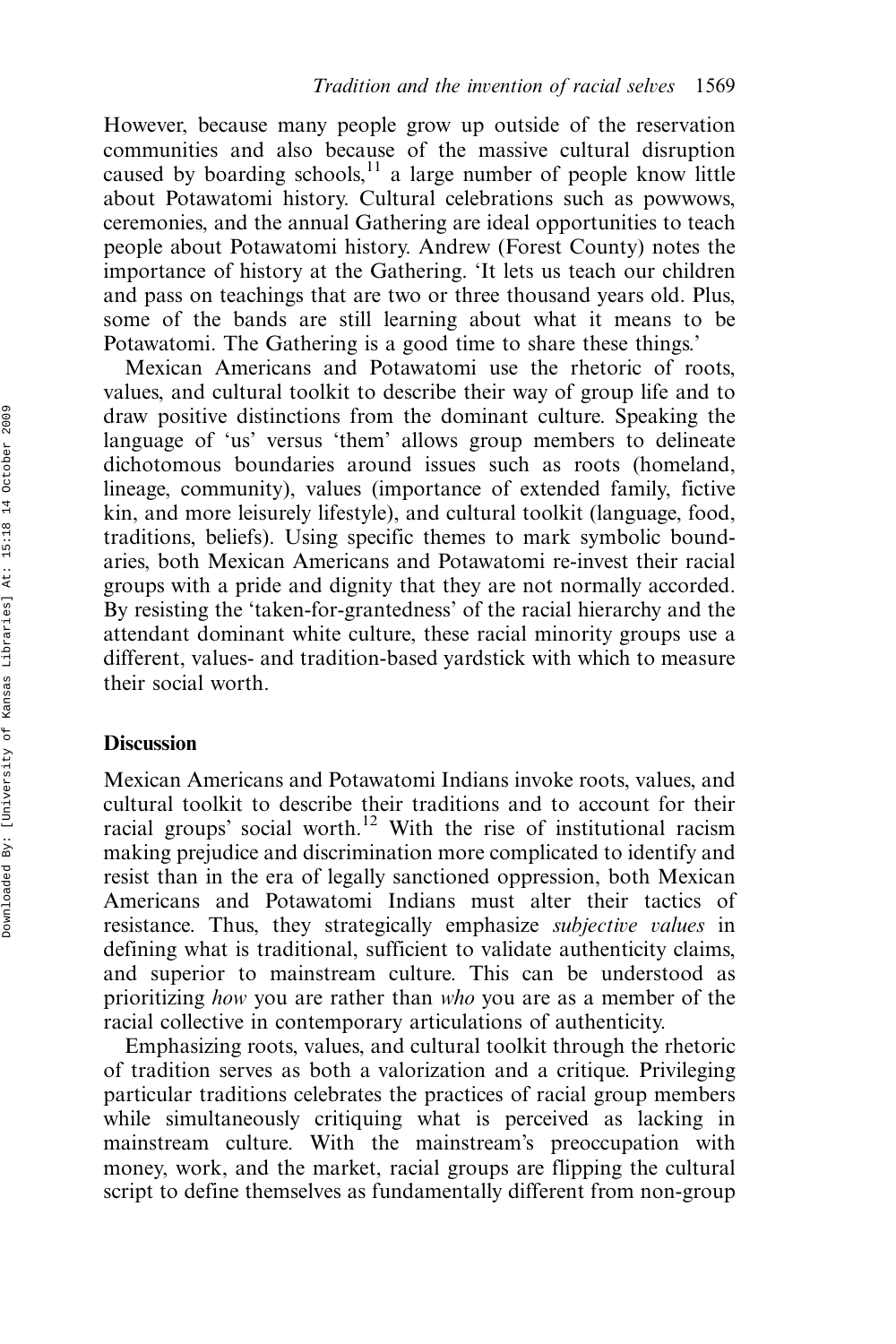members and, indeed, more connected with the things that really matter: histories, homelands, families, respect, and languages. As Kwame Anthony Appiah writes, 'Collective identities ... provide what we might call scripts: narratives that people use in shaping their life plans and in telling their life stories' (Appiah 1998, p. 99).

The discourse of 'tradition' is significant in contesting diffuse institutional racism because it contains an important historical dimension. As Hobsbawm (1983) notes, tradition succeeds as a tool of social construction because it implies continuity by making reference to the past. Because tradition provides an element of timelessness and connection it makes the claims of marginalized racial groups seem less 'made up' and more valid. At the same time, our argument recognizes that the Mexican American and Native American symbolic boundaries and conceptions of what qualifies as traditional described here are dynamic and change over time. This dynamism in understandings of authenticity is a necessary element in responding to the ongoing challenges of being marginalized in a highly durable racial hierarchy.

Although beyond the scope of this paper, we also recognize that the ways Mexican Americans and Potawatomi Indians envision symbolic boundaries impact the negotiation of in-group identity and membership. Alejandro Portes (Portes and Landolt 1996; Portes 1998; Portes and Mooney 2002) describes how the construction of collective ties can yield deleterious outcomes. The expectations that accompany symbolic boundaries and group membership can result in unanticipated and negative consequences, particularly the pressure to conform to an essentialized vision of the community. Within communities, racial gatekeepers occupy structural positions which enable them to permit or proscribe particular ways of being, thinking, or doing group membership (Barrera 1991; Ochoa 2004). Racial gatekeepers apply pressure to 'be' a particular kind of racialized person, obscuring the vast diversity within any racial group, as well as policing the behaviour of others and encouraging them to 'stick to one's own'. Since race and racial traditions are socially constructed there are a variety of ways to live out or 'do' racial identity work. Our research acknowledges the importance of avoiding the intellectual trap of essentialism and homogenizing tendencies. Ironically, though, it was useful for our minority respondents to do exactly that  $-$  envision 'mainstream US culture' as monolithic and totalizing  $-$  so that they had a uniform image against which to contrast themselves for the benefit of revaluation and group esteem.

Minority group values are created in rhetorical opposition to mainstream values in order to positively distinguish minority group culture and rearticulate a historically marginalized identity. Moral discourse is a particular strategy deployed at a specific historical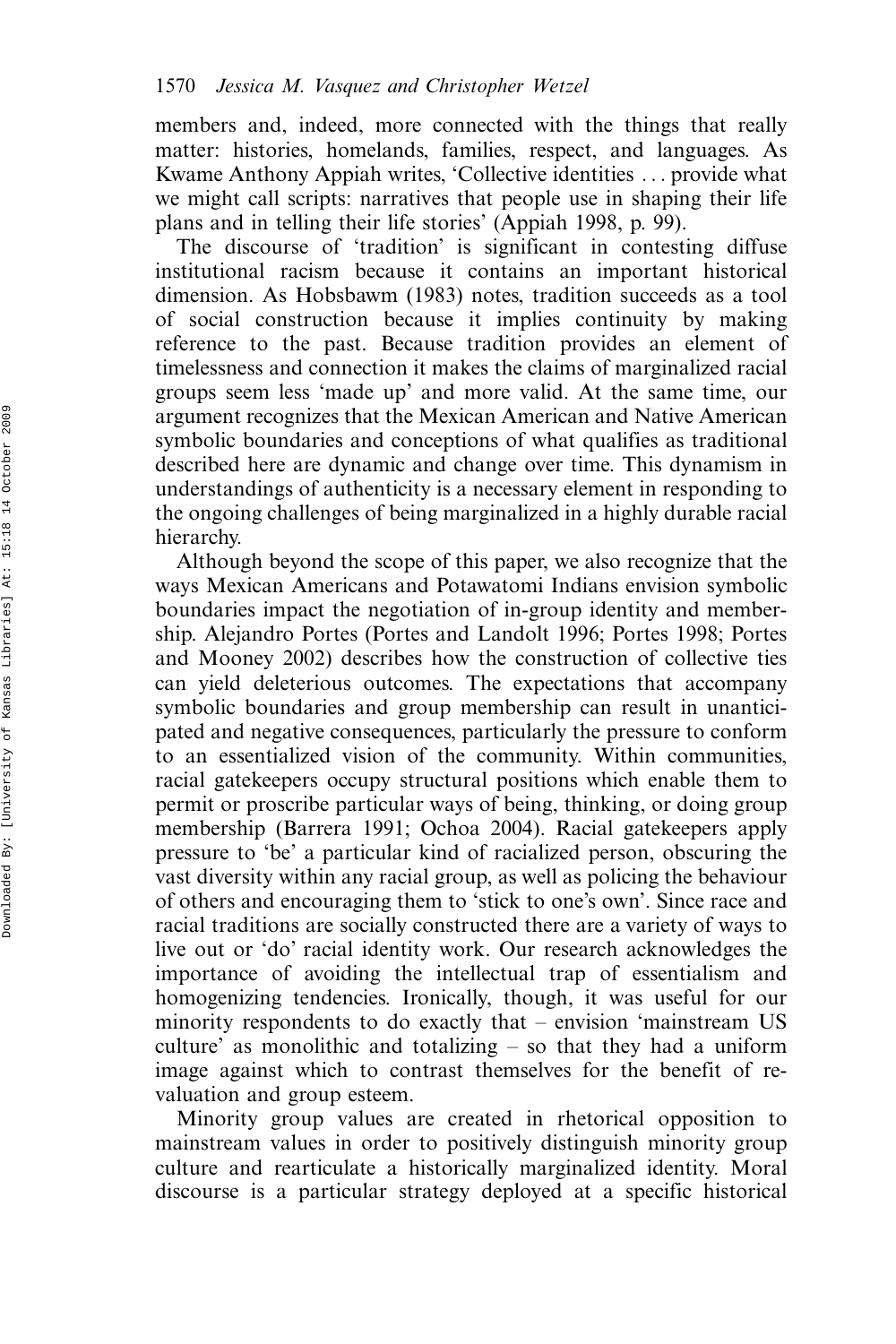moment for disadvantaged populations to maintain a sense of selfworth and dignity. By grounding their collective identity and dignity in a particular moral order, groups subordinated because of race, class, or gender can reposition themselves above others (Lamont 2000). Nazli Kibria (2002, pp. 150, 158) found that her second-generation Chinese and Korean American informants regularly made comparisons between Asian values and those of American society and culture:

In this case the comparisons were points of contrast rather than similarity.... Informants used model minority notions of Asian culture to distance themselves from American. ... Asian Americans were *not* the unhyphenated Americans, lacking a strong or clear sense of ethnic roots.

As we similarly demonstrate, Mexican Americans and Potawatomi Indians contest their status in the US racial hierarchy. By reframing their self-perceptions which may in turn help revise public conceptions of their racial groups – Mexican Americans and Potawatomi are reconstituting 'cognitive and moral maps that orient ... actor[s]' (Bleich 2003, p. 26). What likely began as a defensive or aggressive move against racial subjugation and low status in the US racial hierarchy, these minority groups are using the discourse of racial authenticity as a specific strategy to articulate symbolic boundaries, boost their group esteem, and contest the contemporary reality of institutionalized racism.

#### **Notes**

1. The authors contributed equally to this article and are listed in alphabetical order.

2. For examples of how this process of cultural innovation works, consider Benedict Anderson's (1991) description of how the nation emerged as an innovative system of cultural order during a period of upheaval in the eighteenth century when major religions and the dynastic realm were in decline. Arlie Hochschild (1983) similarly demonstrates how the rise of the service economy and the growing corporate use of guile since the mid-twentieth century have led people to value spontaneity and sincere feelings in interactions.

3. 'A status, a position, a social place is not a material thing, to be possessed and then displayed; it is a pattern of appropriate conduct, coherent, embellished, and well articulated' (Goffman 1973, p. 75).

4. The term 'invented' should not be read as meaning that racial traditions are false or made up. Rather, we use the concept to demonstrate how groups dynamically, if selectively, articulate the past and present (Clifford 2001).

5. While this article holds to these analytic distinctions, it is noteworthy that respondents' definitions of 'roots,' 'values', and 'cultural toolkits' often overlap.

6. In the discussion section we point out the danger of suggesting that cultures are monolithic and homogeneous. The 'essentialist trap' is a hazard people confront as they construct and reify images of the 'authentic' and implicitly, if not explicitly, suggest this as the standard to which group members must conform. Intra-group tensions can result as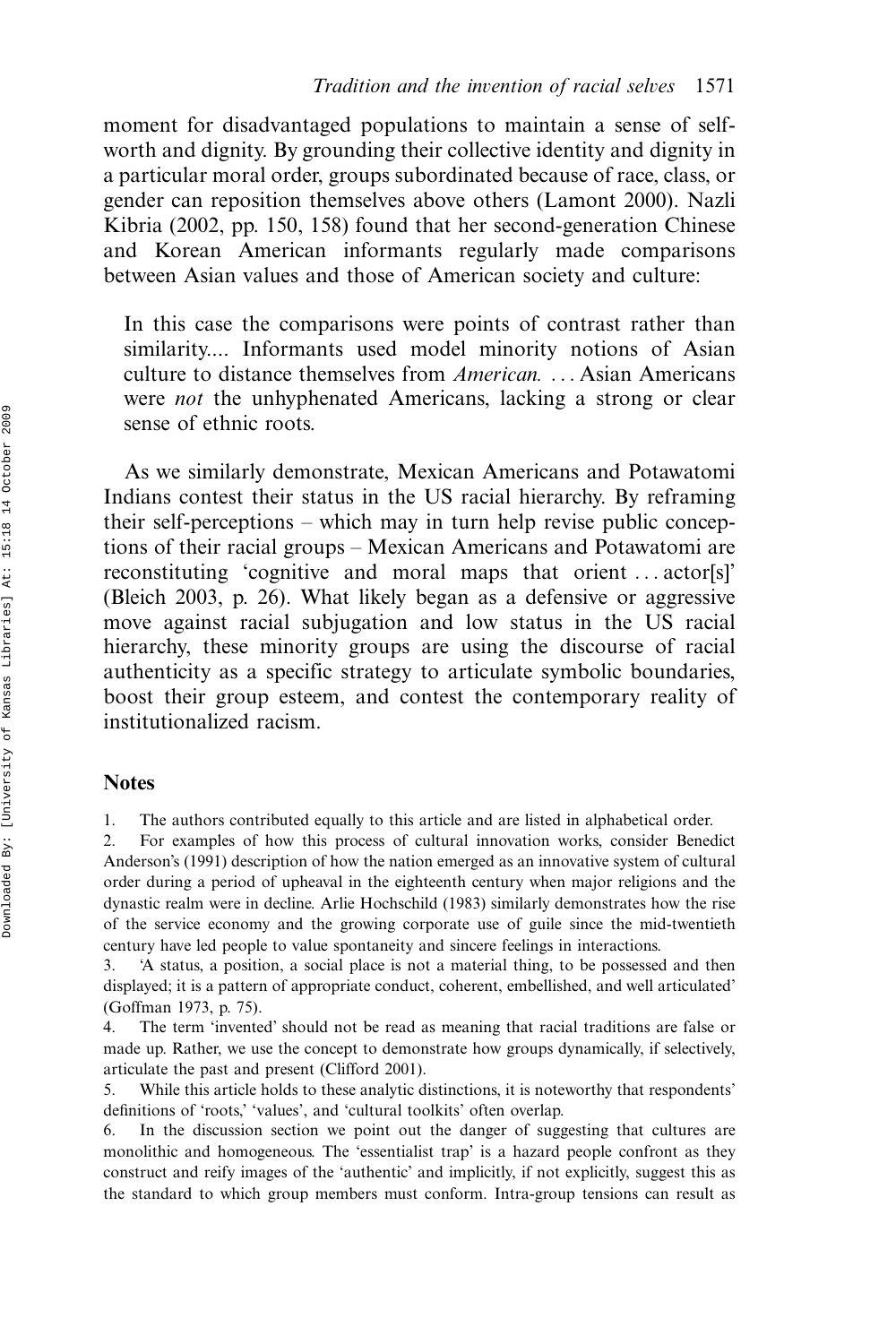#### 1572 Jessica M. Vasquez and Christopher Wetzel

racial group members vie to demonstrate their 'authentic' status on the basis of language fluency, cultural competency, skin colour, class status, clothing, and behaviour.

7. It is reasonable to question to what extent the Potawatomi Indians are representative of what happens more generally for Native Americans. Over the last two centuries, the Potawatomi have negotiated treaties, forcibly ceded their land, attended boarding schools, adopted Indian Reorganization Act constitutions, and served in the armed forces. The bands have expanded the programmes offered to members, worked to revitalize the language, pursued economic development opportunities, and planned for the future. The picture here is that the Potawatomi are embedded in the same socio-political milieu as other Native Americans living in the United States. However, the specific responses across Native nations, as well as between the constituent bands, often differ based on their own histories and experiences.

8. The chief difference between our comparison groups in contemporary times is the fact that Mexicans continue to immigrate to and settle in the US. Additionally, the population of Mexican-origin people exceeds that of Native Americans.

9. This term comes from a speech Patricia Hill Collins gave at the American Sociological Association Annual Meeting in Philadelphia, PA in August 2005.

10. The first Gathering of the Potawatomi Nation was held at Wasauksing First Nation at Parry Island, Ontario, Canada in 1994. Currently the Gatherings last approximately four days and feature an all-bands Council meeting, cultural workshops, powwows, feasts, giveaways, and athletic competitions. Each year a different Potawatomi band hosts the Gathering and welcomes members of the other bands to its reservation.

11. Beginning in the late nineteenth century the American government came to rely on boarding schools, most often run by religious missionaries, as a tool to assimilate and 'civilize' Native Americans. Native students were separated from their communities and prevented from speaking their own languages or following their own religious beliefs. They were compelled to immerse themselves in American culture, Christianity, and commerce at the schools, while also changing their names, hairstyles, and clothing. For more on the troubling legacy of boarding schools see Adams (1997) and Lomawaima (1995).

12. Again, we acknowledge that there are divergences in how our respondents elaborate certain dimensions of roots, values, and cultural toolkit. For example, unlike the Potawatomi, Mexican Americans frequently emphasized their work ethic. We assume they highlighted this feature as a reaction to contemporary debates over immigration, demonstrating that they are responsible, dependable, wage-earning workers and a necessary part of the US economy.<sup>1</sup> While not entirely outdated, in earlier eras, concrete elements of tradition such as blood, phenotype, and generation reigned as factors in defining authentic racial identities (Garroutte 2001).

#### References

ACEVEDO, LUZ DEL ALBA 2001 Telling to Live: Latina Feminist Testimonios, Durham, NC: Duke University Press

ADAMS, DAVID WALLACE 1997 Education for Extinction: American Indians and the Boarding School Experience, 1875-1928, Lawrence: University Press of Kansas

ALMAGUER, TOMAS 1994 Racial Fault Lines, Berkeley: University of California Press ANDERSON, BENEDICT R. 1991 Imagined Communities: Reflections on the Origin and Spread of Nationalism, London: Verso

APPIAH, KWAME ANTHONY 1998 'Race, culture, identity: misunderstood connections', in Kwame Anthony Appiah and Amy Gutmann (eds), Color Consciousness: The Political Morality of Race, Princeton: Princeton University Press, pp. 30–105

BAIL, CHRISTOPHER A. 2008 'The configuration of symbolic boundaries against immigrants in Europe', American Sociological Review, vol. 73, no. 1, pp. 37-59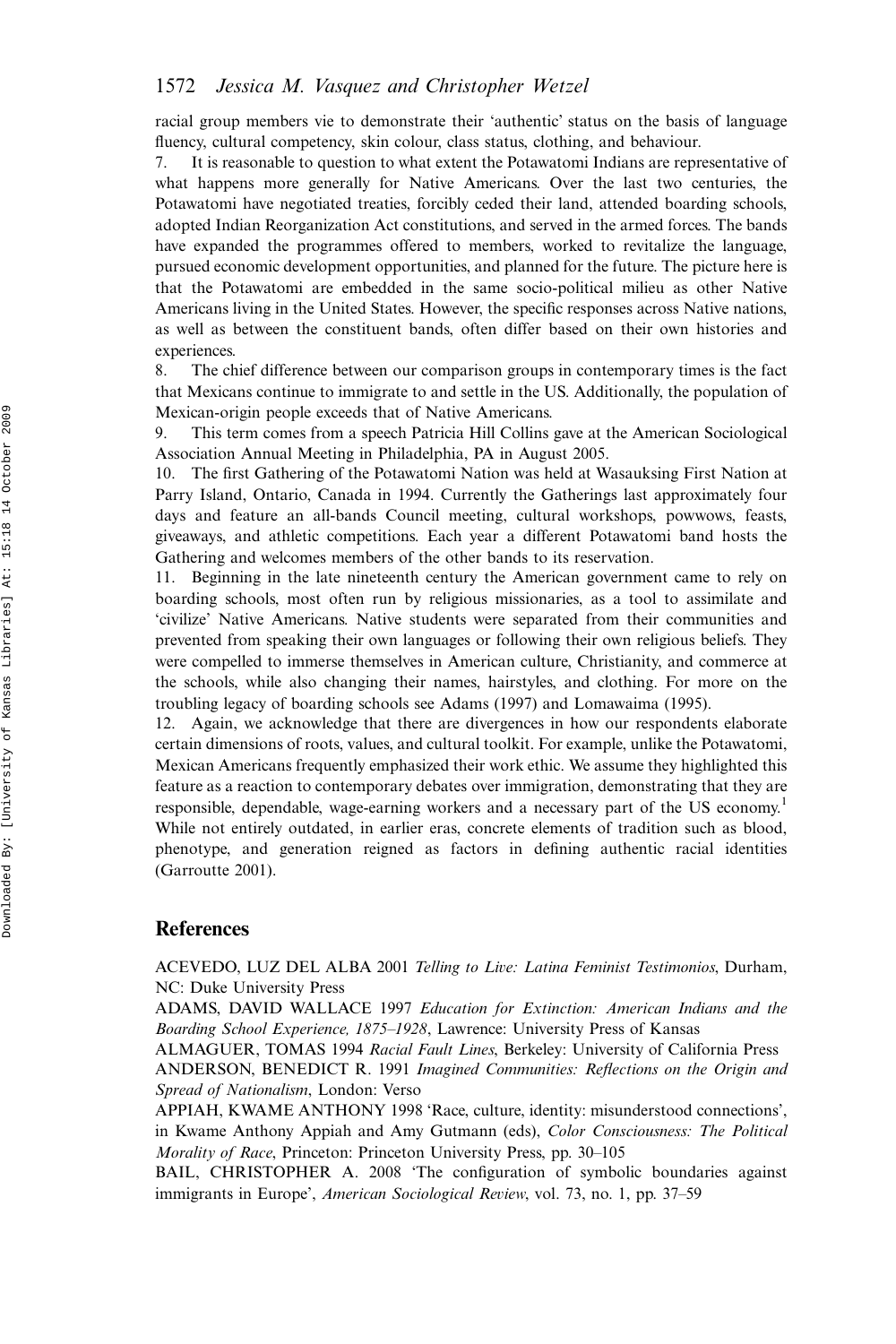BARLOW, ANDREW L. 2003 Between Fear and Hope: Globalization and Race in the United States, Lanham, MD: Rowman & Littlefield

BARRERA, MARTHA 1991 'Cafe con leche', in Carla Trujillo (ed.), Chicana Lesbians: The Girls Our Mothers Warned Us About, Berkeley: Third Woman Press

BLAUNER, BOB 1989 Black Lives, White Lives: Three Decades of Race Relations in America, Berkeley: University of California Press

- 2001 Still the Big News: Racial Oppression in America, Philadelphia: Temple University Press

BLEICH, ERIK 2003 Race Politics in Britain and France: Ideas and Policymaking Since the 1960s, Cambridge: Cambridge University Press

BOBO, LAWRENCE D. and SMITH, RYAN A. 1998 'From Jim Crow racism to laissezfaire racism: the transformation of racial attitudes', in Wendy Katkin, Ned Landsman and Andrea Tyree (eds), Beyond Pluralism: The Conception of Groups and Group Identities in America, Chicago: University of Illinois Press, pp. 182-220

BONACICH, EDNA and APPELBAUM, RICHARD P. 2000 Behind the Label: Inequality in the Los Angeles Apparel Industry, Berkeley: University of California Press

BONILLA-SILVA, EDUARDO 2003 Racism Without Racists: Color-Blind Racism and the Persistence of Racial Inequality in the United States, Lanham, MD: Rowman & Littlefield

BOURDIEU, PIERRE 1991 Language and Symbolic Power, Cambridge, MA: Harvard University Press

CARMICHAEL, STOKELY and HAMILTON, CHARLES V. 1992 Black Power: The Politics of Liberation in America, New York: Vintage Books

CLIFFORD, JAMES 2001 'Indigenous articulations', The Contemporary Pacific, vol. 13, no. 2, pp. 468-90

COLLINS, PATRICIA HILL 1991 Black Feminist Thought, New York: Routledge

CONLEY, DALTON 1999 Being Black, Living in the Red: Race, Wealth, and Social Policy in America, Berkeley: University of California Press

DAVIS, MIKE 2000 Magical Urbanism: Latinos Reinvent the US City, New York: Verso

ESPIRITU, YEN LE 2001 "We don't sleep around like white girls do": family, culture, and gender in Filipina American lives', Signs, vol. 26, no. 2, pp. 415–40

FANON, FRANTZ 1967 Black Skin, White Masks, New York: Grove Press

FAVELL, ADRIAN 2001 Philosophies of Integration: Immigration and the Idea of Citizenship in France and Britain, New York: Palgrave

FEAGIN, JOE R. 1991 'The continuing significance of race: anti-black discrimination in public places', American Sociological Review, vol. 56, no. 1, pp. 101-16

FINE, GARY ALAN 2003 'Crafting authenticity: the validation of identity in self taught art', Theory and Society, vol. 32, no. 2, pp.  $153-80$ 

FOLEY, NEIL 1990 'The New South in the Southwest: Anglos, Blacks, and Mexicans in Central Texas, 1880-1930', PhD dissertation, University of Michigan, Ann Arbor, MI

- 1997 The White Scourge: Mexicans, Blacks, and Poor Whites in Texas Cotton Culture, Berkeley: University of California Press

FREDRICKSON, GEORGE M. 1981 White Supremacy: A Comparative Study in American and South African History, New York: Oxford University Press

GARROUTTE, EVA MARIE 2001 'The racial formation of American Indians', American *Indian Quarterly, vol. 25, no. 2, pp. 224-39* 

- 2003 Real Indians: Identity and the Survival of Native America, Berkeley: University of California Press

GILROY, PAUL 1987 'There Ain't No Black in the Union Jack' The Cultural Politics of Race and Nation, London: Hutchinson

--- 1993 The Black Atlantic: Modernity and Double Consciousness, Cambridge, MA: Harvard University Press

GOFFMAN, ERVING 1973 The Presentation of Self in Everyday Life, Woodstock, NY: Overlook Press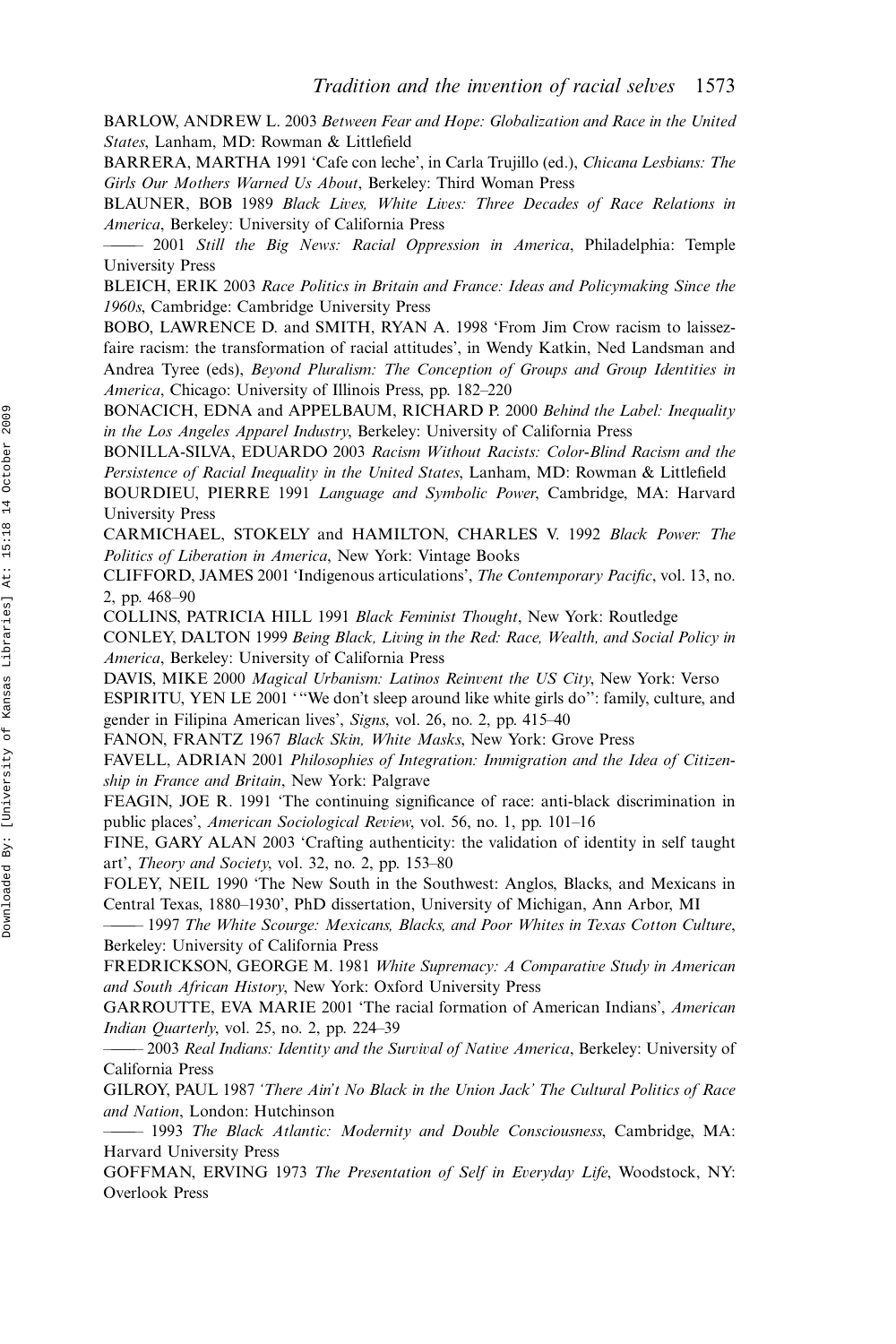GRAZIAN, DAVID 2003 Blue Chicago: The Search for Authenticity in Urban Blues Clubs, Chicago: University of Chicago Press

GUTIERREZ, DAVID 1995 Walls and Mirrors: Mexican Americans, Mexican Immigrants, and the Politics of Ethnicity, Berkeley: University of California Press

HANEY-LOPEZ, IAN 2003 Racism on Trial: The Chicano Fight for Justice, Cambridge, MA: Belknap Press of Harvard University Press

HOBSBAWM, ERIC 1983 'Introduction: Inventing traditions', in Eric Hobsbawm and Terrence Ranger (eds), The Invention of Tradition, Cambridge: Cambridge University Press, pp.  $1-13$ 

HOCHSCHILD, ARLIE RUSSELL 1983 The Managed Heart: Commercialization of Human Feeling, Berkeley: University of California Press

HONDAGNEU-SOTELO, PIERRETTE 1994 Gendered Transitions: Mexican Experiences of Immigration, Berkeley: University of California Press

IGNATIEV, NOEL 1995 How the Irish Became White, New York: Routledge

KIBRIA, NAZLI 2002 Becoming Asian American: Second-Generation Chinese and Korean American Identities, Baltimore: Johns Hopkins University Press

LAMONT, MICHELE 2000 The Dignity of Working Men: Morality and the Boundaries of Race, Class, and Immigration, Cambridge, MA: Harvard University Press

LAMONT, MICHELE and MOLNAR, VIRAG 2002 'The study of boundaries in the social sciences', Annual Review of Sociology, vol. 28, pp. 167–95

LOMAWAIMA, K. TSIANINA 1995 They Called It Prairie Light: The Story of Chilocco Indian School, Lincoln: University of Nebraska Press

MASSEY, DOUGLAS S. and DENTON, NANCY A. 1993 American Apartheid: Segregation and the Making of the Underclass, Cambridge, MA: Harvard University Press

MASSEY, DOUGLAS S. and SANCHEZ, MAGALY 2007 'Latino and American identities as perceived by immigrants', *Qualitative Sociology*, vol. 30, pp. 81–107

MONTEJANO, DAVID 1987 Anglos and Mexicans in the Making of Texas, 1836-1986, Austin: University of Texas Press

NAGEL, JOANE 1996 American Indian Ethnic Renewal: Red Power and the Resurgence of Identity and Culture, New York: Oxford University Press

OCHOA, GILDA 2004 Becoming Neighbors in a Mexican American Community: Power, Conflict and Solidarity, Austin: University of Texas Press

OLIVER, MELVIN L. and SHAPIRO, THOMAS M. 1995 Black Wealth/White Wealth: A New Perspective on Racial Inequality, New York: Routledge

PETERSON, RICHARD A. 2005 'In search of authenticity', Journal of Management Studies, vol. 42, pp. 1083-98

PORTES, ALEJANDRO 1998 'Social capital: its origin and applications in modern sociology', Annual Review of Sociology, vol. 24, pp. 1-24

PORTES, ALEJANDRO and LANDOLT, PATRICIA 1996 'The downside of social capital', The American Prospect, May/June, pp. 18-22

PORTES, ALEJANDRO and MOONEY, MARGARITA 2002 'Social capital and community development', in Mario F. Guillen, Randall Collins and Paula England (eds), The New Economic Sociology: Developments in an Emerging Field, New York: Russell Sage Foundation, pp. 303-29

SANCHEZ, GEORGE J. 1993 Becoming Mexican American: Ethnicity, Culture, and Identity in Chicano Los Angeles, 1900-1945, New York: Oxford University Press

SKERRY, PETER 1993 Mexican Americans: The Ambivalent Minority, New York: Free Press

STACK, CAROL B. 1974 All Our Kin: Strategies for Survival in a Black Community, New York: Harper & Row

SWIDLER, ANN 1986 'Culture in action: symbols and strategies', American Sociological *Review*, vol. 51, no. 2, pp.  $273-86$ 

THERNSTROM, STEPHAN and THERNSTROM, ABIGAIL M. 1997 America in Black and White: One Nation, Indivisible, New York: Simon & Schuster